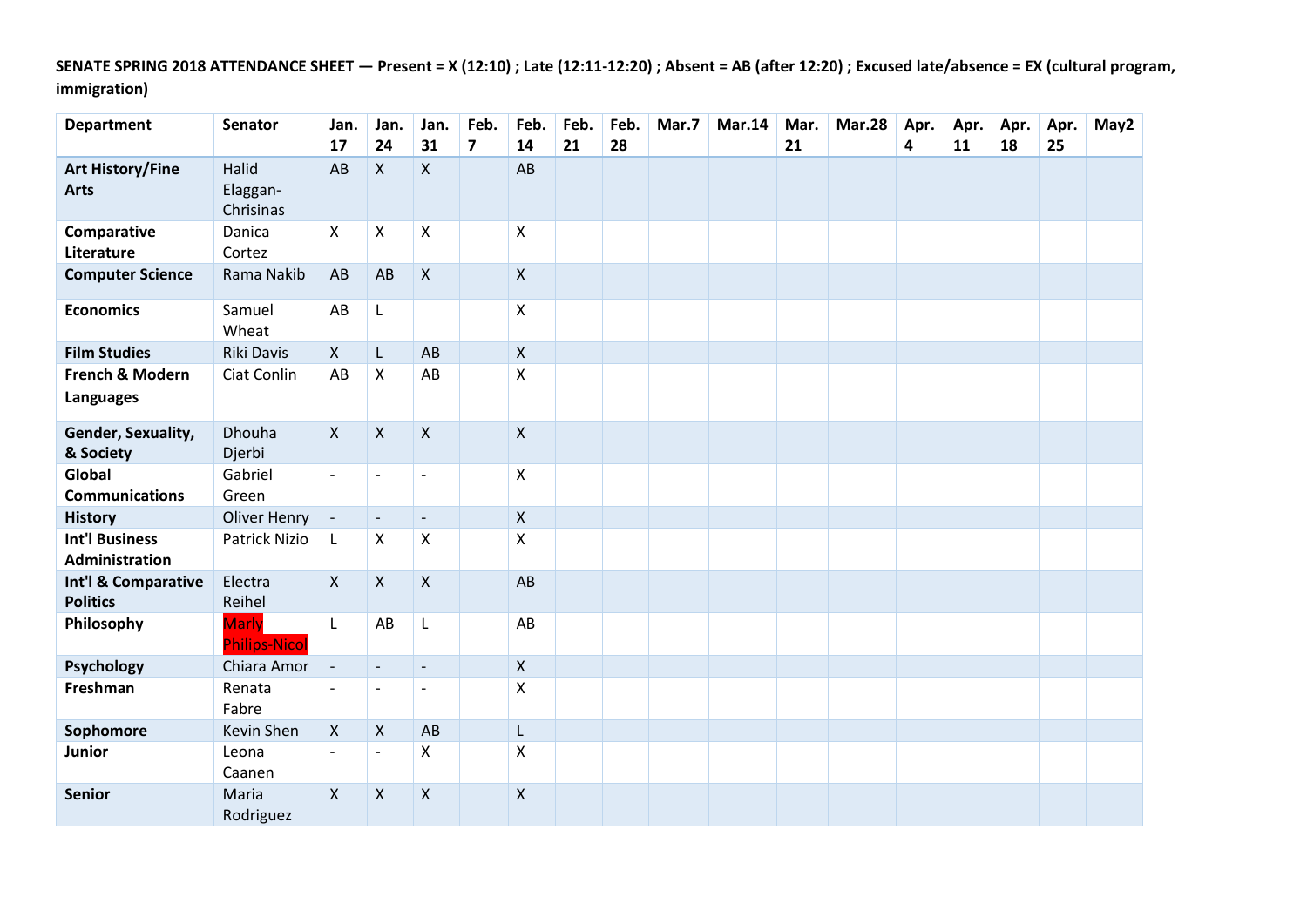| <b>Visiting</b>                        | Madison<br>Haddix | AB | 1 L. | x | AB |  |  |  |  |  |  |
|----------------------------------------|-------------------|----|------|---|----|--|--|--|--|--|--|
| <b>MA Int'l Affairs</b>                |                   |    |      |   |    |  |  |  |  |  |  |
| <b>MA Global Comm.</b>                 |                   |    |      |   |    |  |  |  |  |  |  |
| <b>MA Diplomacy &amp;</b><br>Int'l Law |                   |    |      |   |    |  |  |  |  |  |  |
| MS Int'l<br>Management                 |                   |    |      |   |    |  |  |  |  |  |  |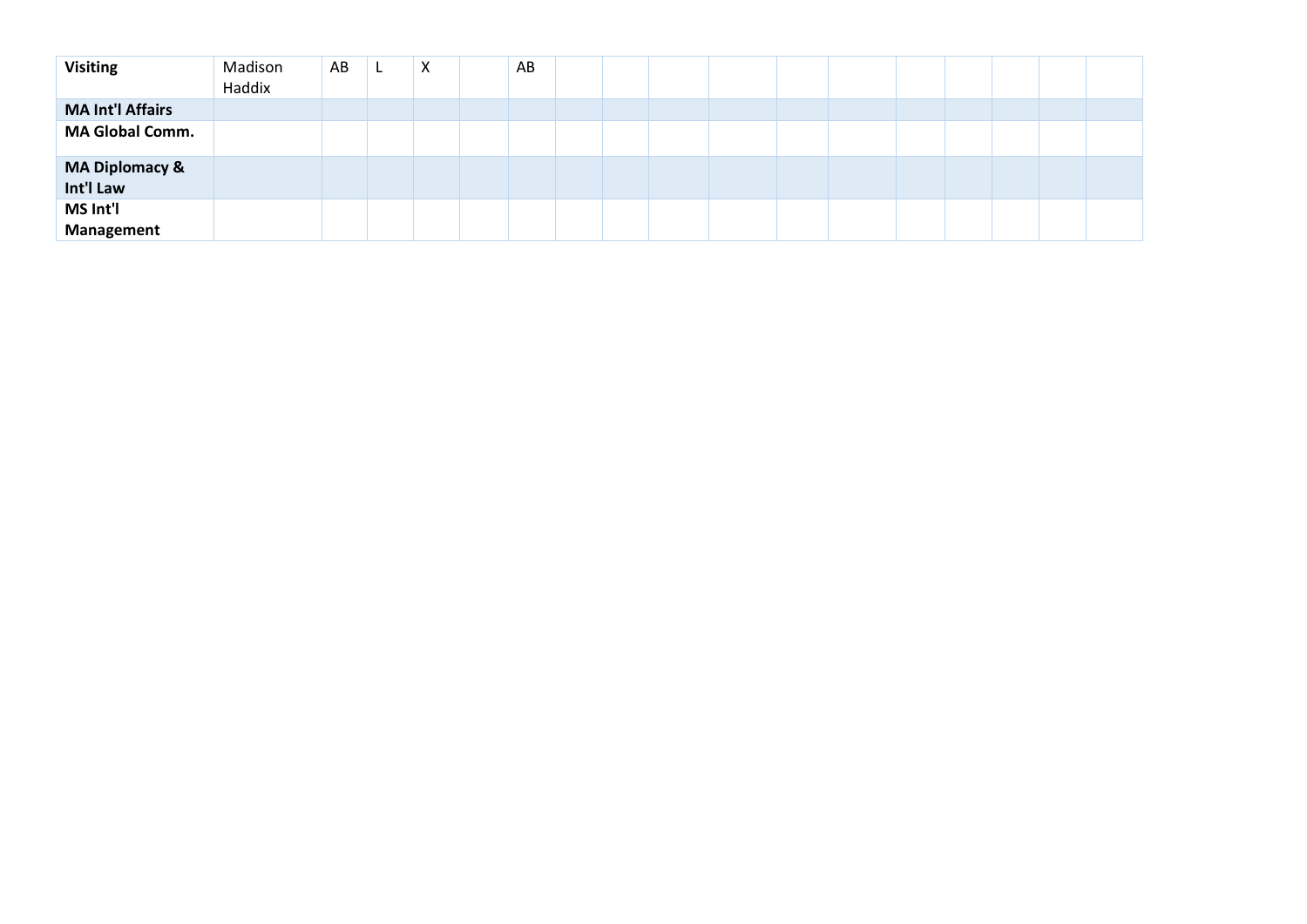## **SGA Senate Minutes for 14 February, 2018**

## Taken by USC Communications Director Alexandra Bilodeu

#### **12:11 – Attendance, Quorom met 13/18, Senate begins**

#### **12:15 – Senator Presentation: Junior Rep Leona Cannen and Safia Benyahia**

- Liase with SGA
- Career Development Drop-in Hours
- Weekly workshops and info session
- GPS info sessions this week
- Global Talent Brochure
- Majors Fair involve every department- all should be represented
	- o Enlisting senators to reach out to departments to get involved
	- o Mandatory for all senators to go.
- Grad School Info Session
- LinkedIn Workshop

#### **12:123 – Events Committee Presentation**

- Upcoming Events
	- o Turkish Foreign Policy Lecture Today 18h14 in C-104
	- o UNICEF Valentine's Day Roses Today 12h-17h in Combes Gallery
	- o Opening night of French Kiss (Musical) Weds 21h30
	- o Basketball & Volleyball Match Thursday 20h30 find address outside SGA office or contact Askan
	- o Big Data and Testimonies
	- o Internship Session
	- o Black History Month Debate
	- o Photography Club Open-house
	- o Cultural Diversity Trivia Night
	- o Rainbow Body Club Painting Session
- Reminder to put events up on the AUP online calendar reach Saf or Fio at sga\_events@aup.edu

#### **12:29 – Roaches Presentation**

- Table of Contents presentation –
- Faculty feedback positive
	- o Proposed class visits to encourage student submissions
- Deadline March 12

#### **12:35 – ASM Review of Fall 2017 Budget**

• Questions for Spring '18 content presentation next week

#### **12:45 – ACC Presentation and Budget Requests**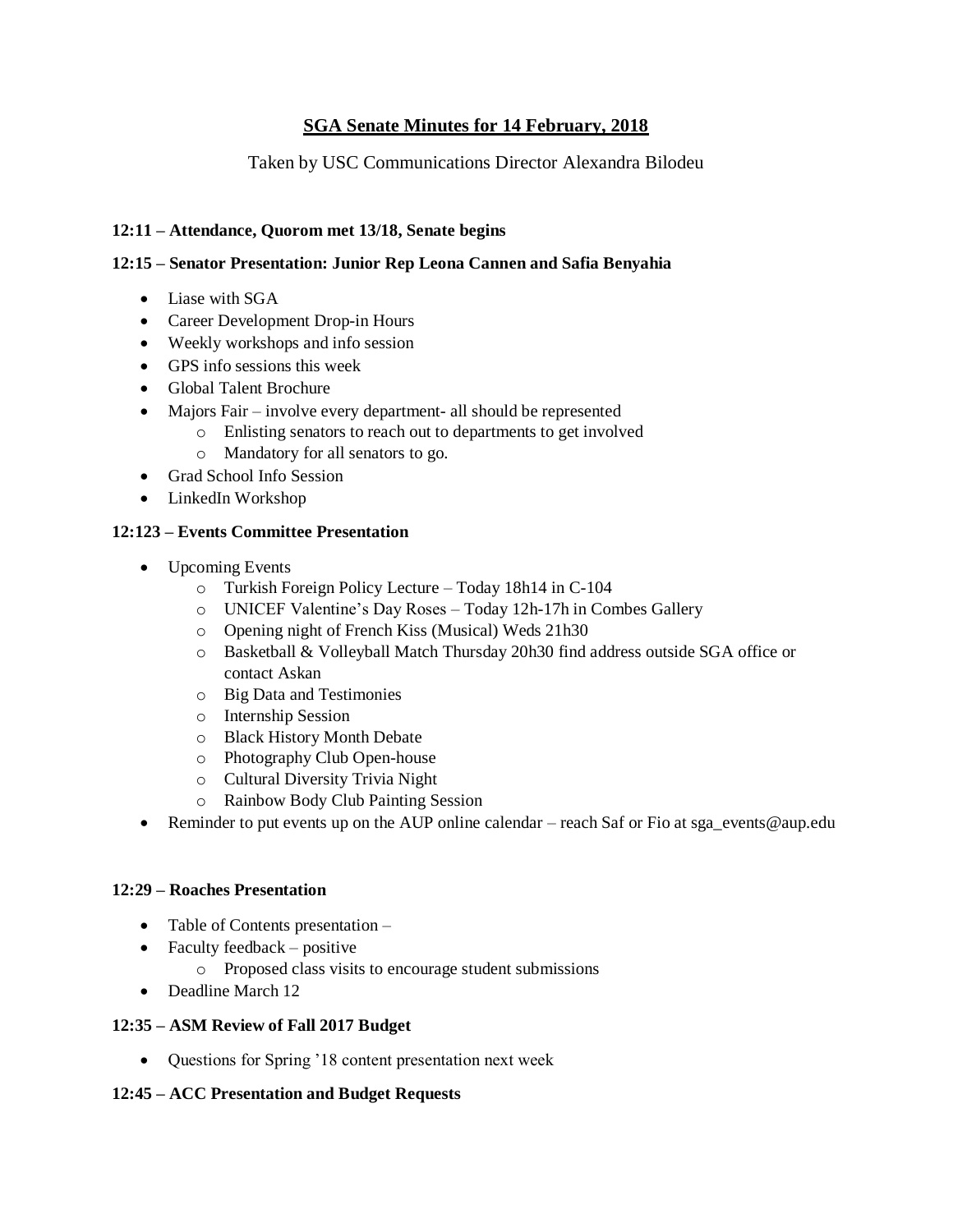- AUP Wine Society
	- o Friday March 23 C103 & C104 19h-21h
	- o Ciat: Motion to Allocate 245€
	- o Motion passes, **budget approved**
- Diversity Club
	- o Student debate Tuesday, Feb 20 C102/C103 18h30
	- o AUC students attending
	- o Rama how is this being moderated
		- No alcohol, close moderation
	- o Dhouha debate club involved?
		- No miscommunication
	- o Kevin: Motion to allocate **106.10€**
	- o Motion passes, **budget approved**
- AUP Photography Club
	- o Open House
		- o Thursday 15 Feb C103 18h30
		- o Motion to allocate **85€**
		- o Motion passes, **budget approved**
- Rainbow Body Club
	- o Painting night food, wine, canvas, paint
	- o Friday
	- o Dhouha: Motion to allocate **160€**

#### o Motion passes, **budget approved**

- **BVSyria** 
	- o Valentine's Candy sale- reimbursement
	- o Profits for Syrian NGOs
	- o Dhouha: Motion to allocate **59.10€**
	- o Motion passes, **budget approved**
- UNICEF Rose Sale
	- o Ciat: Motion to allocate **60.10€**
	- o Motion passes, **budget approved**
- BHM Task Force, Diversity Club & Latino America Club
	- o Cultural Trivia Night with AUC students
		- o Friday 18h30, AMEX
		- o Black history month
		- o Leona: Motion to allocate **140€**
		- o Motion passes, **budget approved**
- History Department
	- o Professor Chapel Book Release "Catholic Modern"
	- o Flight & Accommodation for Professor
	- o Ciat: Motion to allocate **500€**
	- o Motion passes, **budget approved**
- History Department
	- o Professor Slobodian's Book Launch
	- o Center for Democracy pledging 1000€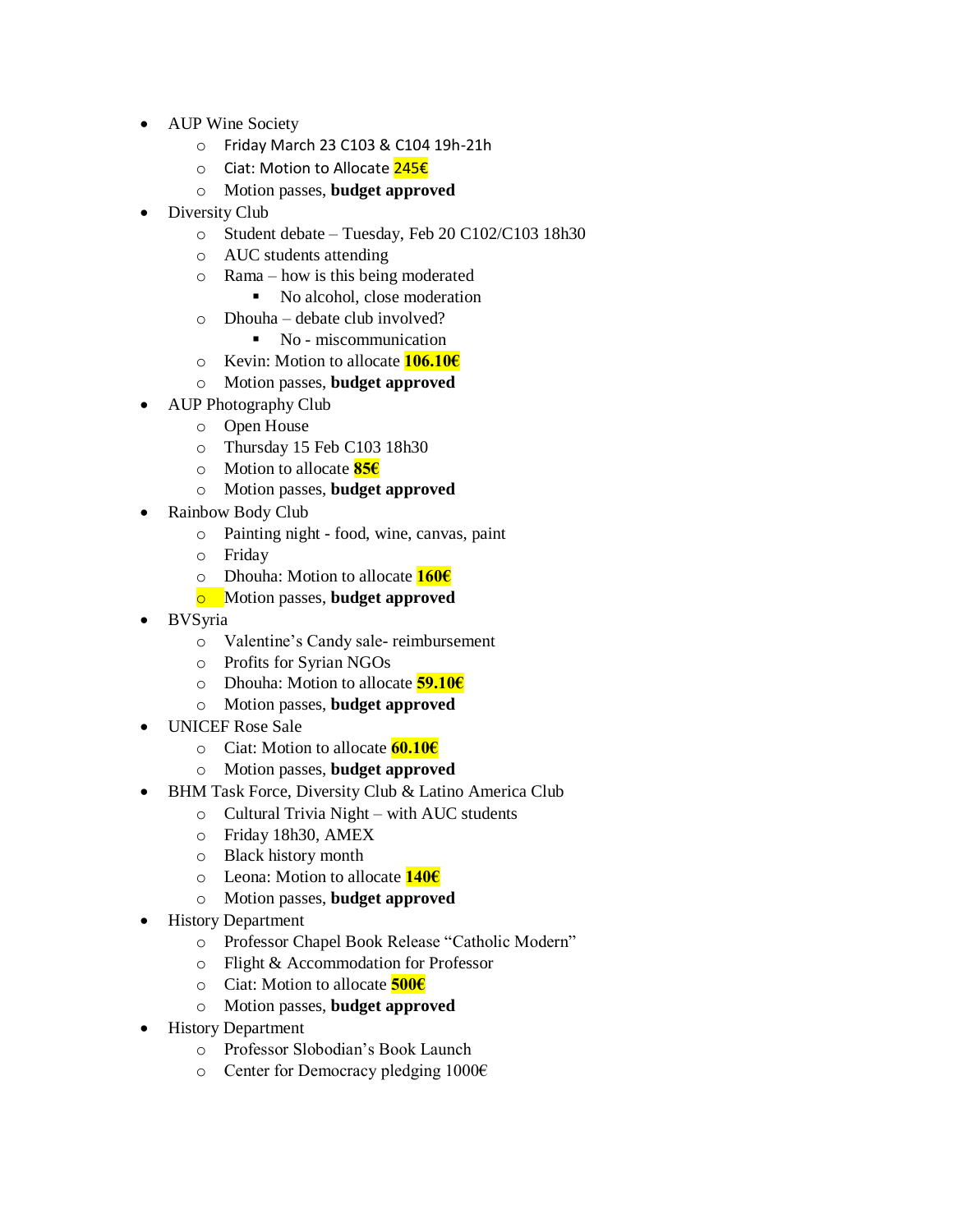- o Noted for ACC to require professor visits to be presented with a bio and/or background info.
- o Professors not getting paid to come speak, so we can cover their transportation/accomodation
- o Leona: Motion to allocate **500€**
- o Motion passes, **budget approved**

#### **13:20 – New Business**

- o Rodrigo Caballero's Salvation Army Clothing Drive
	- Boxes in Grad Lounge & SGA office
	- Campus wide drive at end of the semester
		- Danica and Renata interested
	- Emphasis on men's clothing
- o AUC announcement
	- Sign up required for one event minimum by each senator, not including the lunch.

#### **13:31 – Senate Adjourned**